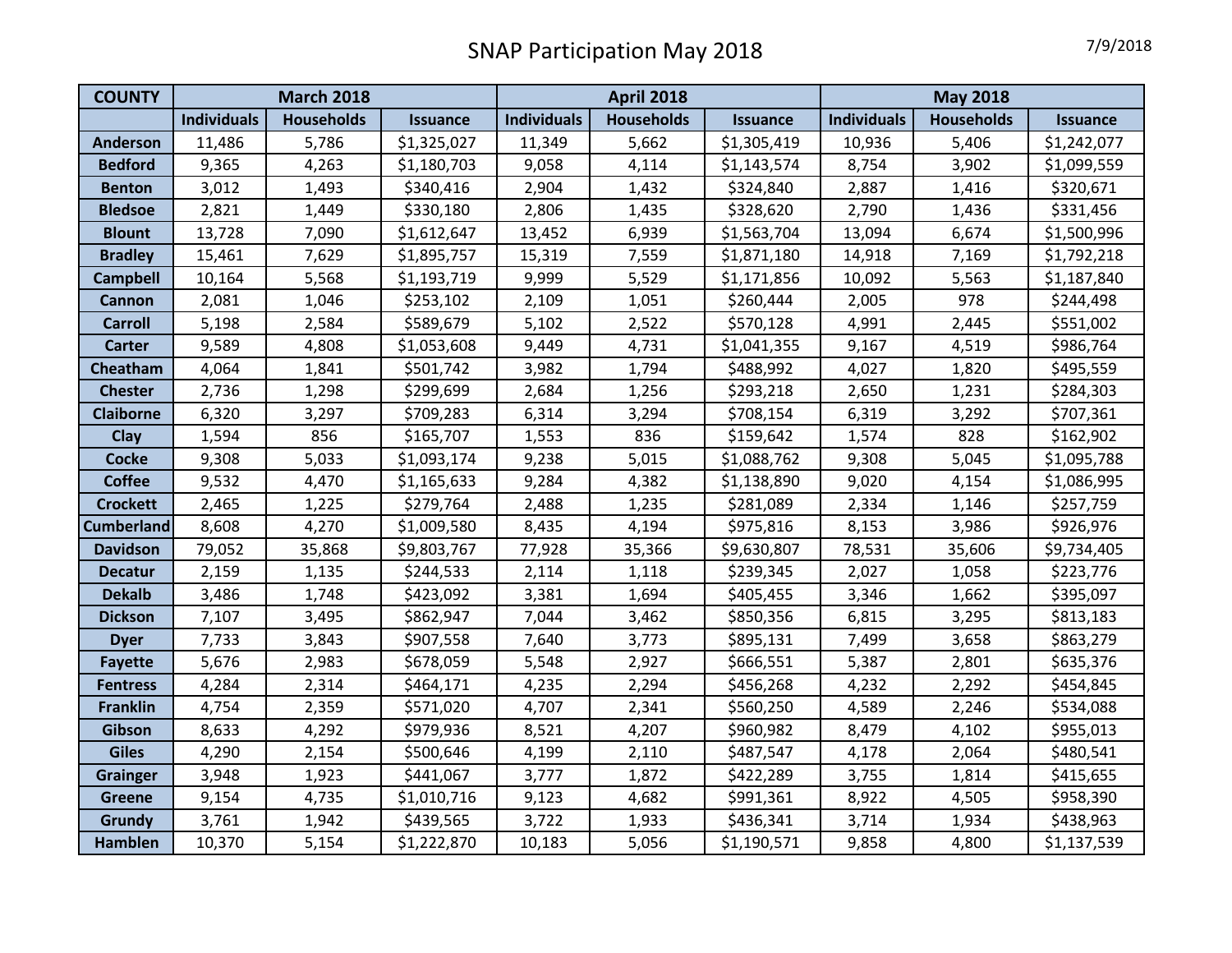|                   | <b>March 2018</b>  |                   |                 | <b>April 2018</b>  |                   |                 | <b>May 2018</b>    |                   |                 |
|-------------------|--------------------|-------------------|-----------------|--------------------|-------------------|-----------------|--------------------|-------------------|-----------------|
| <b>COUNTY</b>     | <b>Individuals</b> | <b>Households</b> | <b>Issuance</b> | <b>Individuals</b> | <b>Households</b> | <b>Issuance</b> | <b>Individuals</b> | <b>Households</b> | <b>Issuance</b> |
| <b>Hamilton</b>   | 48,694             | 25,030            | \$6,182,829     | 47,720             | 24,457            | \$6,006,476     | 46,119             | 23,261            | \$5,772,496     |
| <b>Hancock</b>    | 2,386              | 1,289             | \$271,974       | 2,363              | 1,281             | \$272,413       | 2,358              | 1,279             | \$271,442       |
| <b>Hardeman</b>   | 5,052              | 2,667             | \$588,866       | 4,953              | 2,623             | \$573,524       | 4,975              | 2,625             | \$574,094       |
| <b>Hardin</b>     | 5,377              | 2,821             | \$608,200       | 5,143              | 2,696             | \$571,349       | 4,998              | 2,605             | \$555,677       |
| <b>Hawkins</b>    | 10,042             | 4,973             | \$1,133,039     | 9,908              | 4,888             | \$1,117,941     | 9,666              | 4,713             | \$1,069,822     |
| Haywood           | 4,518              | 2,441             | \$531,956       | 4,489              | 2,428             | \$523,571       | 4,534              | 2,460             | \$533,616       |
| Henderson         | 5,336              | 2,736             | \$622,927       | 5,257              | 2,690             | \$606,458       | 5,131              | 2,553             | \$580,905       |
| <b>Henry</b>      | 6,117              | 3,035             | \$718,454       | 6,023              | 2,995             | \$696,612       | 5,874              | 2,870             | \$679,156       |
| <b>Hickman</b>    | 4,252              | 2,042             | \$498,371       | 4,211              | 2,013             | \$495,783       | 4,071              | 1,910             | \$470,533       |
| <b>Houston</b>    | 1,347              | 654               | \$158,874       | 1,359              | 647               | \$157,938       | 1,321              | 608               | \$151,195       |
| <b>Humphreys</b>  | 2,794              | 1,304             | \$324,344       | 2,755              | 1,282             | \$314,347       | 2,663              | 1,219             | \$298,609       |
| Jackson           | 2,141              | 1,137             | \$236,503       | 2,093              | 1,117             | \$231,813       | 2,078              | 1,095             | \$226,116       |
| <b>Jefferson</b>  | 7,713              | 3,733             | \$869,522       | 7,593              | 3,674             | \$852,602       | 7,467              | 3,562             | \$829,625       |
| Johnson           | 3,555              | 1,963             | \$393,224       | 3,484              | 1,920             | \$381,065       | 3,345              | 1,833             | \$358,379       |
| <b>Knox</b>       | 49,383             | 24,687            | \$5,841,804     | 48,616             | 24,332            | \$5,724,228     | 48,705             | 24,306            | \$5,744,306     |
| Lake              | 1,877              | 1,037             | \$221,442       | 1,854              | 1,034             | \$216,525       | 1,899              | 1,050             | \$219,952       |
| Lauderdale        | 6,024              | 3,066             | \$711,605       | 5,967              | 3,041             | \$704,541       | 6,060              | 3,063             | \$717,080       |
| <b>Lawrence</b>   | 6,565              | 3,164             | \$751,166       | 6,365              | 3,068             | \$720,840       | 6,249              | 2,995             | \$695,099       |
| <b>Lewis</b>      | 1,958              | 1,010             | \$220,554       | 1,938              | 1,003             | \$220,275       | 1,915              | 1,000             | \$214,087       |
| Lincoln           | 4,965              | 2,304             | \$571,531       | 4,902              | 2,279             | \$557,573       | 4,914              | 2,275             | \$560,115       |
| Loudon            | 5,105              | 2,397             | \$590,349       | 4,937              | 2,338             | \$571,760       | 4,808              | 2,254             | \$550,028       |
| <b>Macon</b>      | 4,969              | 2,312             | \$590,213       | 4,976              | 2,282             | \$583,542       | 4,874              | 2,212             | \$568,188       |
| <b>Madison</b>    | 16,257             | 8,202             | \$1,945,094     | 16,295             | 8,175             | \$1,938,425     | 16,199             | 7,965             | \$1,912,919     |
| <b>Marion</b>     | 5,222              | 2,629             | \$639,351       | 5,093              | 2,581             | \$615,954       | 4,970              | 2,473             | \$592,756       |
| <b>Marshall</b>   | 4,138              | 1,921             | \$478,176       | 4,123              | 1,909             | \$473,264       | 4,161              | 1,894             | \$473,162       |
| <b>Maury</b>      | 10,484             | 5,023             | \$1,269,770     | 10,292             | 4,968             | \$1,239,334     | 10,151             | 4,757             | \$1,214,738     |
| <b>Meigs</b>      | 2,462              | 1,224             | \$304,245       | 2,455              | 1,214             | \$299,185       | 2,367              | 1,143             | \$287,137       |
| <b>Monroe</b>     | 7,881              | 3,906             | \$898,386       | 7,703              | 3,819             | \$871,924       | 7,628              | 3,702             | \$852,661       |
| <b>Montgomery</b> | 23,628             | 10,592            | \$2,929,445     | 23,313             | 10,439            | \$2,879,487     | 22,696             | 9,910             | \$2,768,373     |
| <b>Moore</b>      | 532                | 243               | \$56,317        | 533                | 242               | \$57,373        | 511                | 230               | \$52,774        |
| <b>Morgan</b>     | 3,964              | 1,963             | \$449,444       | 3,929              | 1,923             | \$442,890       | 3,721              | 1,806             | \$405,334       |
| <b>McMinn</b>     | 8,835              | 4,337             | \$1,065,481     | 8,752              | 4,289             | \$1,052,003     | 8,506              | 4,071             | \$1,012,362     |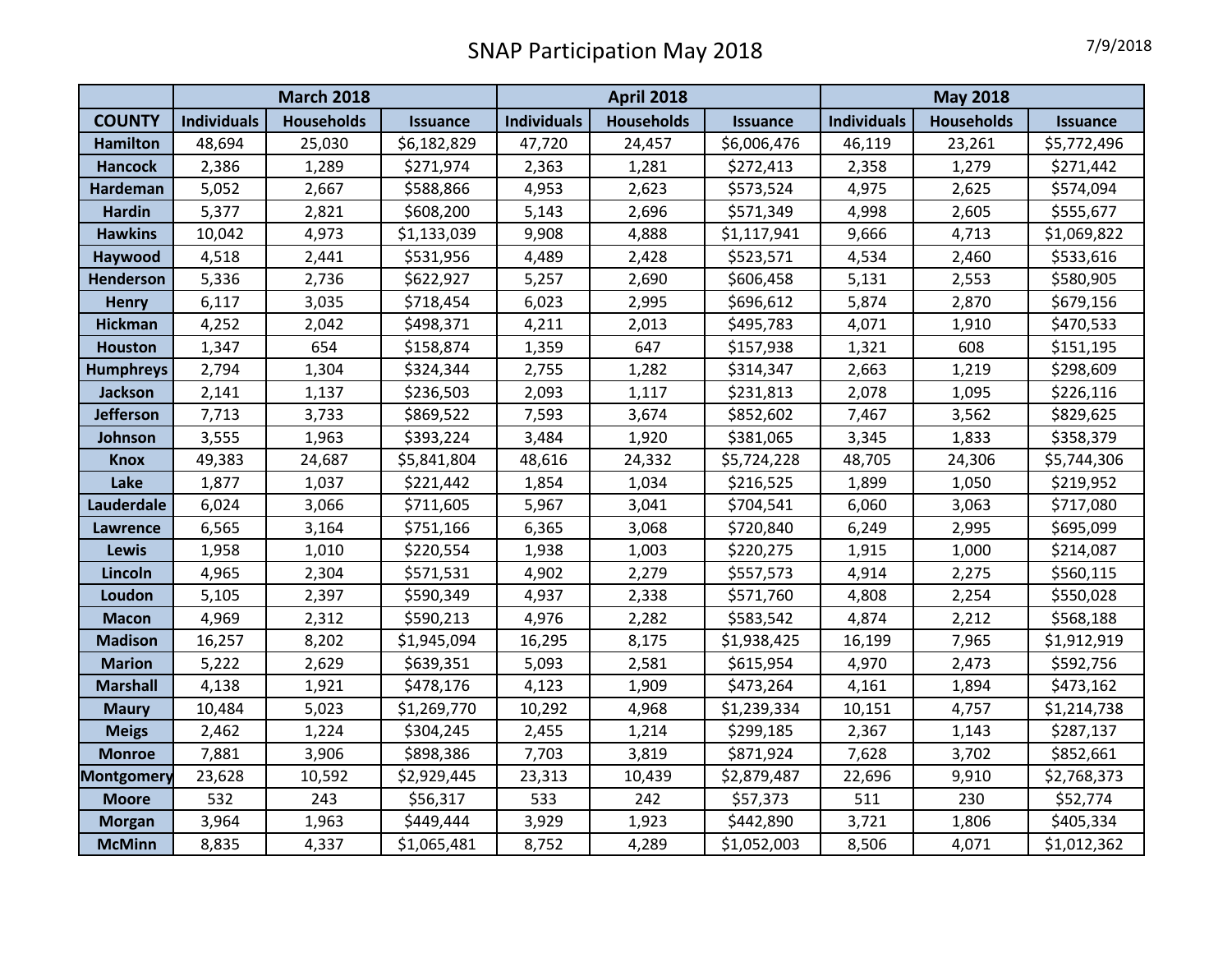| <b>COUNTY</b>     | <b>March 2018</b>  |                   |                 | <b>April 2018</b>  |                   |                 | <b>May 2018</b>    |                   |                 |
|-------------------|--------------------|-------------------|-----------------|--------------------|-------------------|-----------------|--------------------|-------------------|-----------------|
|                   | <b>Individuals</b> | <b>Households</b> | <b>Issuance</b> | <b>Individuals</b> | <b>Households</b> | <b>Issuance</b> | <b>Individuals</b> | <b>Households</b> | <b>Issuance</b> |
| <b>McNairy</b>    | 5,034              | 2,638             | \$566,347       | 5,060              | 2,643             | \$559,867       | 5,033              | 2,626             | \$560,330       |
| <b>Obion</b>      | 5,653              | 2,889             | \$651,941       | 5,577              | 2,838             | \$639,756       | 5,502              | 2,745             | \$626,558       |
| <b>Overton</b>    | 3,399              | 1,783             | \$370,810       | 3,293              | 1,721             | \$356,965       | 3,252              | 1,685             | \$341,639       |
| <b>Perry</b>      | 1,422              | 706               | \$162,576       | 1,421              | 714               | \$163,061       | 1,411              | 707               | \$162,658       |
| <b>Pickett</b>    | 777                | 410               | \$77,527        | 769                | 407               | \$77,494        | 770                | 404               | \$79,547        |
| Polk              | 2,757              | 1,352             | \$314,861       | 2,672              | 1,329             | \$303,114       | 2,614              | 1,268             | \$286,470       |
| Putnam            | 10,658             | 5,292             | \$1,268,536     | 10,491             | 5,235             | \$1,246,295     | 10,282             | 5,033             | \$1,210,728     |
| Rhea              | 6,687              | 3,257             | \$794,872       | 6,578              | 3,205             | \$784,398       | 6,346              | 3,054             | \$747,995       |
| Roane             | 7,873              | 3,907             | \$915,408       | 7,671              | 3,806             | \$888,177       | 7,461              | 3,615             | \$842,580       |
| Robertson         | 8,239              | 3,798             | \$1,025,728     | 8,028              | 3,683             | \$1,004,769     | 7,962              | 3,659             | \$995,877       |
| <b>Rutherford</b> | 26,991             | 11,693            | \$3,321,406     | 26,672             | 11,517            | \$3,262,496     | 26,513             | 11,457            | \$3,237,752     |
| <b>Scott</b>      | 6,458              | 3,291             | \$728,336       | 6,320              | 3,216             | \$709,326       | 6,314              | 3,222             | \$706,328       |
| Sequatchie        | 3,018              | 1,516             | \$359,883       | 2,938              | 1,502             | \$351,441       | 2,925              | 1,446             | \$342,709       |
| <b>Sevier</b>     | 11,186             | 5,284             | \$1,240,757     | 10,942             | 5,171             | \$1,212,375     | 10,702             | 4,962             | \$1,172,415     |
| <b>Shelby</b>     | 205,573            | 97,274            | \$27,236,741    | 201,141            | 94,637            | \$26,403,737    | 198,259            | 90,951            | \$25,798,115    |
| Smith             | 2,759              | 1,311             | \$321,871       | 2,664              | 1,281             | \$312,029       | 2,635              | 1,243             | \$307,765       |
| <b>Stewart</b>    | 1,914              | 884               | \$216,474       | 1,895              | 860               | \$209,734       | 1,849              | 842               | \$200,924       |
| <b>Sullivan</b>   | 23,626             | 11,972            | \$2,722,805     | 23,278             | 11,755            | \$2,675,716     | 22,681             | 11,268            | \$2,567,225     |
| <b>Sumner</b>     | 15,629             | 7,046             | \$1,903,729     | 15,401             | 6,943             | \$1,862,663     | 15,382             | 6,913             | \$1,857,877     |
| <b>Tipton</b>     | 9,493              | 4,554             | \$1,151,998     | 9,307              | 4,451             | \$1,122,519     | 9,177              | 4,311             | \$1,091,800     |
| <b>Trousdale</b>  | 1,322              | 666               | \$157,770       | 1,332              | 679               | \$160,541       | 1,321              | 664               | \$160,375       |
| <b>Unicoi</b>     | 3,115              | 1,601             | \$342,203       | 3,075              | 1,587             | \$334,477       | 3,022              | 1,544             | \$324,644       |
| <b>Union</b>      | 4,126              | 1,945             | \$472,193       | 4,064              | 1,902             | \$462,430       | 3,894              | 1,799             | \$434,983       |
| <b>Van Buren</b>  | 960                | 477               | \$105,163       | 925                | 464               | \$100,816       | 884                | 452               | \$94,221        |
| <b>Warren</b>     | 7,604              | 3,687             | \$900,948       | 7,567              | 3,652             | \$891,982       | 7,357              | 3,484             | \$849,774       |
| Washington        | 16,422             | 8,726             | \$1,926,684     | 16,046             | 8,491             | \$1,872,506     | 15,492             | 8,030             | \$1,774,445     |
| Wayne             | 2,326              | 1,230             | \$262,390       | 2,308              | 1,222             | \$261,554       | 2,340              | 1,224             | \$267,760       |
| <b>Weakley</b>    | 5,316              | 2,740             | \$596,444       | 5,259              | 2,686             | \$587,262       | 5,154              | 2,619             | \$572,400       |
| White             | 4,720              | 2,325             | \$538,856       | 4,547              | 2,225             | \$514,171       | 4,398              | 2,111             | \$490,863       |
| Williamson        | 4,355              | 1,993             | \$501,830       | 4,136              | 1,906             | \$479,934       | 4,371              | 1,980             | \$508,313       |
| <b>Wilson</b>     | 9,659              | 4,585             | \$1,203,725     | 9,331              | 4,433             | \$1,172,190     | 9,340              | 4,436             | \$1,171,856     |